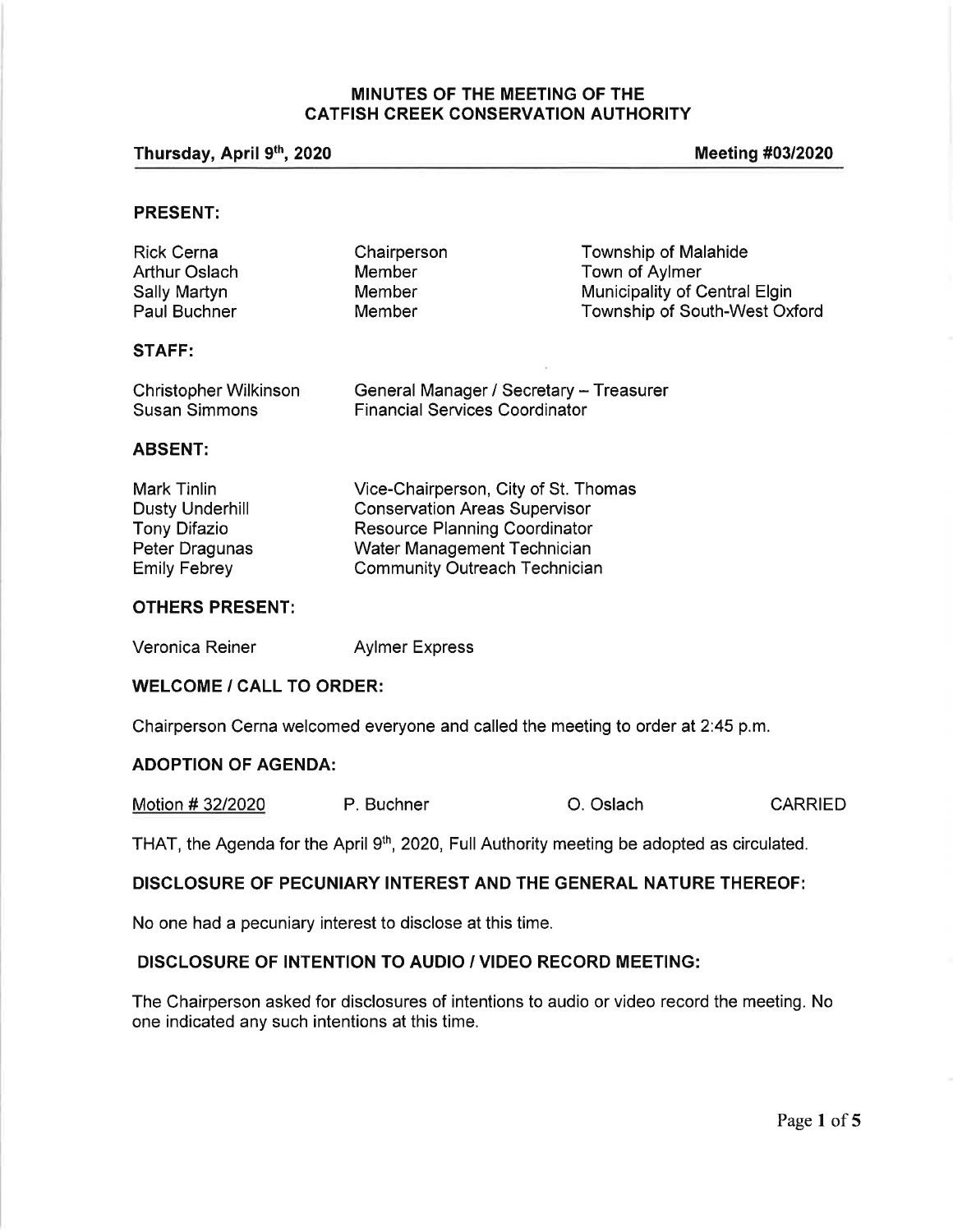### **ADOPTION OF MINUTES:**

| Motion # 33/2020 | S. Martyn | P. Buchner | <b>CARRIED</b> |
|------------------|-----------|------------|----------------|
|------------------|-----------|------------|----------------|

THAT, the Minutes of Heath and Safety Committee Meetings # 02/2020 - # 10/2020 (March, 2020), be accepted as circulated.

### **BUSINESS ARISING FROM MINUTES:**

No one reported any outstanding business to discuss from the previous Minutes.

### **PUBLIC / SPECIAL DELEGATIONS:**

None

#### **REPORTS:**

Report FA 17/2020 – March Summary of Revenue and Expenditures, was presented, discussed, and resolved.

| Motion # 34/2020 | A. Oslach | P. Buchner | <b>CARRIED</b> |
|------------------|-----------|------------|----------------|
|                  |           |            |                |

THAT, Report FA 17/2020, be noted and filed.

Report FA 18/2020 – Accounts Payable, was presented, discussed, and resolved.

| Motion # 35/2020 | S. Martyn | A. Oslach | <b>CARRIED</b> |
|------------------|-----------|-----------|----------------|
|                  |           |           |                |

THAT, Accounts Payable totaling \$14,573.77, be approved for payment as presented in Report FA 18/2020.

Report FA 19/2020 – Working from Home Policy, was presented, discussed, and resolved.

Motion # 36/2020 S. Martyn A. Oslach CARRIED

THAT, the Full Authority approve the Work from Home Policy as outlined in Report FA 19 / 2020; and further,

THAT, the Full Authority approve the Long-term work from home arrangements outlined in Report FA 19 / 2020.

## **GENERAL MANAGER / SECRETARY-TREASURER'S REPORT:**

None

### **UNFINISHED BUSINESS:**

None